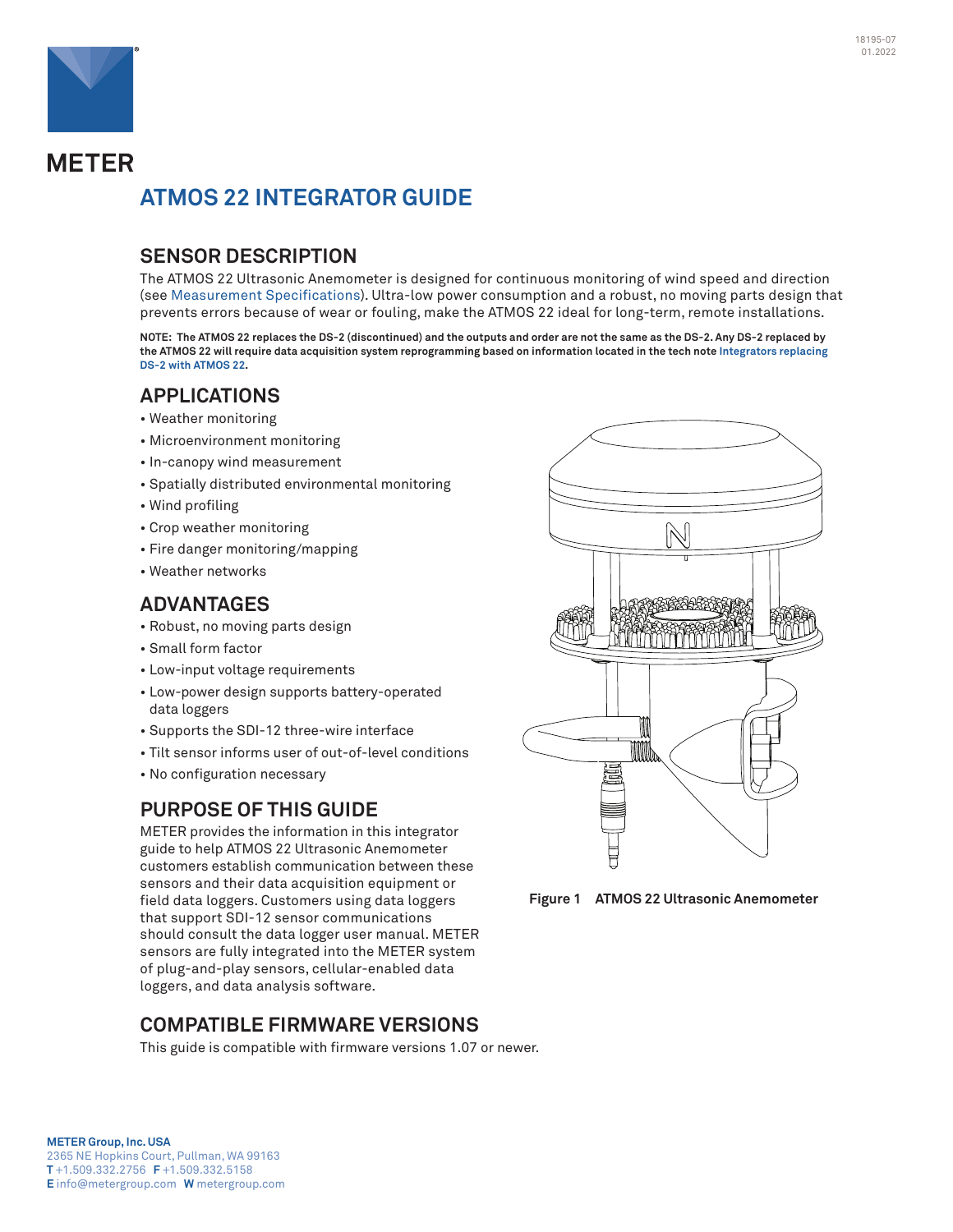## <span id="page-1-0"></span>**SPECIFICATIONS MEASUREMENT SPECIFICATIONS**

| <b>Horizontal Wind Speed</b> |                                                | <b>Wind Direction</b> |                           |
|------------------------------|------------------------------------------------|-----------------------|---------------------------|
| Range                        | $0 - 30$ m/s                                   | Range                 | $0^{\circ} - 359^{\circ}$ |
| Resolution                   | $0.01 \text{ m/s}$                             | Resolution            | 10                        |
| Accuracy                     | The greater of 0.3 m/s or 3%                   | Accuracy              | ±5°                       |
| of measurement               |                                                | <b>Tilt</b>           |                           |
| <b>Wind Gust</b>             |                                                | Range                 | $-90^\circ$ to $90^\circ$ |
| Range                        | $0 - 30$ m/s                                   | Resolution            | $0.1^{\circ}$             |
| Resolution                   | $0.01 \text{ m/s}$                             | Accuracy              | ±1°                       |
| Accuracy                     | The greater of 0.3 m/s or 3%<br>of measurement |                       |                           |

## **COMMUNICATION SPECIFICATIONS**

| Output |  |
|--------|--|
|        |  |

SDI-12 communication

### **Data Logger Compatibility**

METER ZL6, Em50, and EM60 data loggers or any data acquisition systems capable of 3.6- to 15.0-VDC excitation and SDI-12 communication

## **PHYSICAL SPECIFICATIONS**

| <b>Dimensions</b>                  |                                                | <b>Cable Length</b>                                                                                            |
|------------------------------------|------------------------------------------------|----------------------------------------------------------------------------------------------------------------|
| Diameter                           | $10 \text{ cm}$ (3.94 in)                      | 5 m (standard)                                                                                                 |
| Height                             | 16 cm (6.30 in), includes rain<br>gauge filter | 75 m (maximum custom cable length)<br>NOTE: Contact Customer Support if nonstandard cable length<br>is needed. |
| <b>Operating Temperature Range</b> |                                                | <b>Connector Types</b>                                                                                         |
| Minimum                            | $-50 °C$                                       |                                                                                                                |
| Typical                            | NА                                             | 3.5-mm stereo plug connector or stripped and<br>tinned wires                                                   |
| Maximum                            | 60 °C                                          |                                                                                                                |
|                                    |                                                | stereo plug connector or stripped and tinned<br>wires                                                          |

### **ELECTRICAL AND TIMING CHARACTERISTICS**

| <b>Supply Voltage (VCC to GND)</b>                                                                                                                                                            |                     | Digital Input Voltage (logic high) |         |  |
|-----------------------------------------------------------------------------------------------------------------------------------------------------------------------------------------------|---------------------|------------------------------------|---------|--|
| Minimum<br>3.6 VDC continuous                                                                                                                                                                 |                     | Minimum                            | 2.8V    |  |
| Typical                                                                                                                                                                                       | ΝA                  | Typical                            | 3.6V    |  |
| Maximum                                                                                                                                                                                       | 15.0 VDC continuous | Maximum                            | 5.0V    |  |
| NOTE: The ATMOS 22 must be continuously powered to<br>work properly.<br>NOTE: For the ATMOS 22 to meet digital logic levels specified<br>by SDI-12, it must be excited to 3.9 VDC or greater. |                     | Digital Input Voltage (logic low)  |         |  |
|                                                                                                                                                                                               |                     | Minimum                            | $-0.3V$ |  |
|                                                                                                                                                                                               |                     | Typical                            | 0.0V    |  |
|                                                                                                                                                                                               |                     | Maximum                            | 0.8V    |  |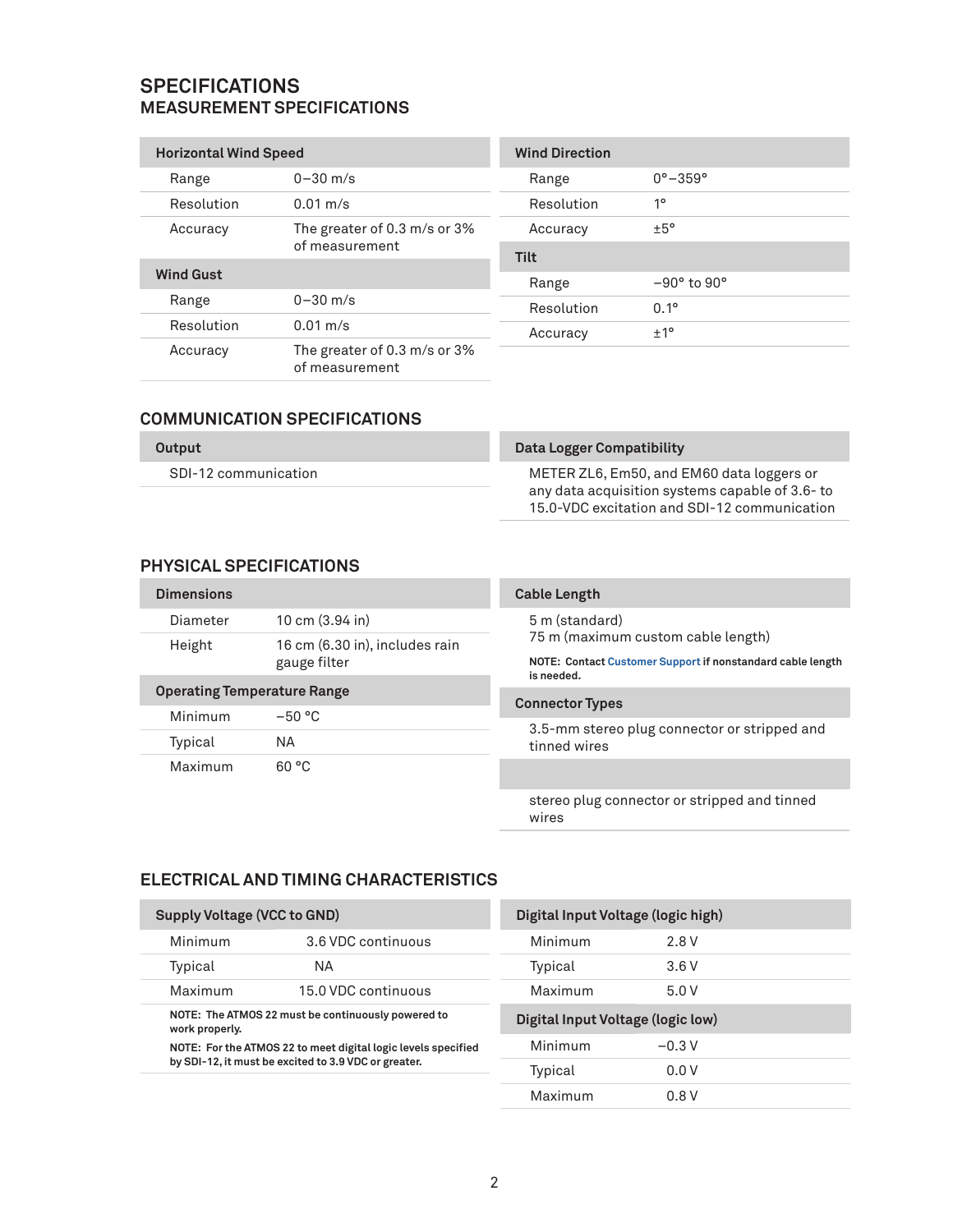| Digital Output Voltage (logic high)                                                                                   |                                           |                             | Power Up Time (SDI ready)—aRx! Commands  |  |
|-----------------------------------------------------------------------------------------------------------------------|-------------------------------------------|-----------------------------|------------------------------------------|--|
| Minimum                                                                                                               | NA.                                       | Minimum                     | <b>NA</b>                                |  |
| Typical                                                                                                               | 3.6V                                      | Typical                     | 10 <sub>s</sub>                          |  |
| Maximum                                                                                                               | NA.                                       | Maximum                     | <b>NA</b>                                |  |
| NOTE: For the ATMOS 22 to meet digital logic levels specified<br>by SDI-12, it must be excited to 3.9 VDC or greater. |                                           |                             | Power Up Time (SDI ready)-Other Commands |  |
| <b>Power Line Slew Rate</b>                                                                                           |                                           |                             | <b>NA</b>                                |  |
| Minimum                                                                                                               | 1.0 V/ms                                  | Typical                     | $130 \text{ ms}$                         |  |
| Typical                                                                                                               | NA.                                       | Maximum                     | NA.                                      |  |
| Maximum                                                                                                               | <b>NA</b>                                 |                             | Power Up Time (SDI-12, DDI disabled)     |  |
|                                                                                                                       | <b>Current Drain (during measurement)</b> | Minimum                     | <b>NA</b>                                |  |
| Minimum                                                                                                               | $0.2 \text{ mA}$                          | Typical                     | 200 ms                                   |  |
| Typical                                                                                                               | 8.0 <sub>m</sub> A                        | Maximum                     | <b>NA</b>                                |  |
| Maximum                                                                                                               | 33.0 <sub>m</sub> A                       | <b>Measurement Duration</b> |                                          |  |
| <b>Current Drain (while asleep)</b>                                                                                   |                                           | Minimum                     | NА                                       |  |
|                                                                                                                       |                                           | Typical                     | $110 \text{ ms}$                         |  |
| Minimum                                                                                                               | $0.2 \text{ mA}$                          | Maximum                     | 3,000 ms                                 |  |
| Typical                                                                                                               | $0.3 \text{ mA}$                          |                             |                                          |  |
| Maximum                                                                                                               | $0.4 \text{ mA}$                          | <b>COMPLIANCE</b>           |                                          |  |

Manufactured under ISO 9001:2015

<span id="page-2-1"></span>EM ISO/IEC 17050:2010 (CE Mark)

## **EQUIVALENT CIRCUIT AND CONNECTION TYPES**

Refer to [Figure 2](#page-2-0) and [Figure 3](#page-2-1) to connect the ATMOS 22 to a logger. [Figure 2](#page-2-0) provides a low-impedance variant of the recommended [SDI-12 Specification v1.3](https://sdi-12.org/archives_folder/SDI-12_version1_3%20January%2028,%202016.pdf).

<span id="page-2-0"></span>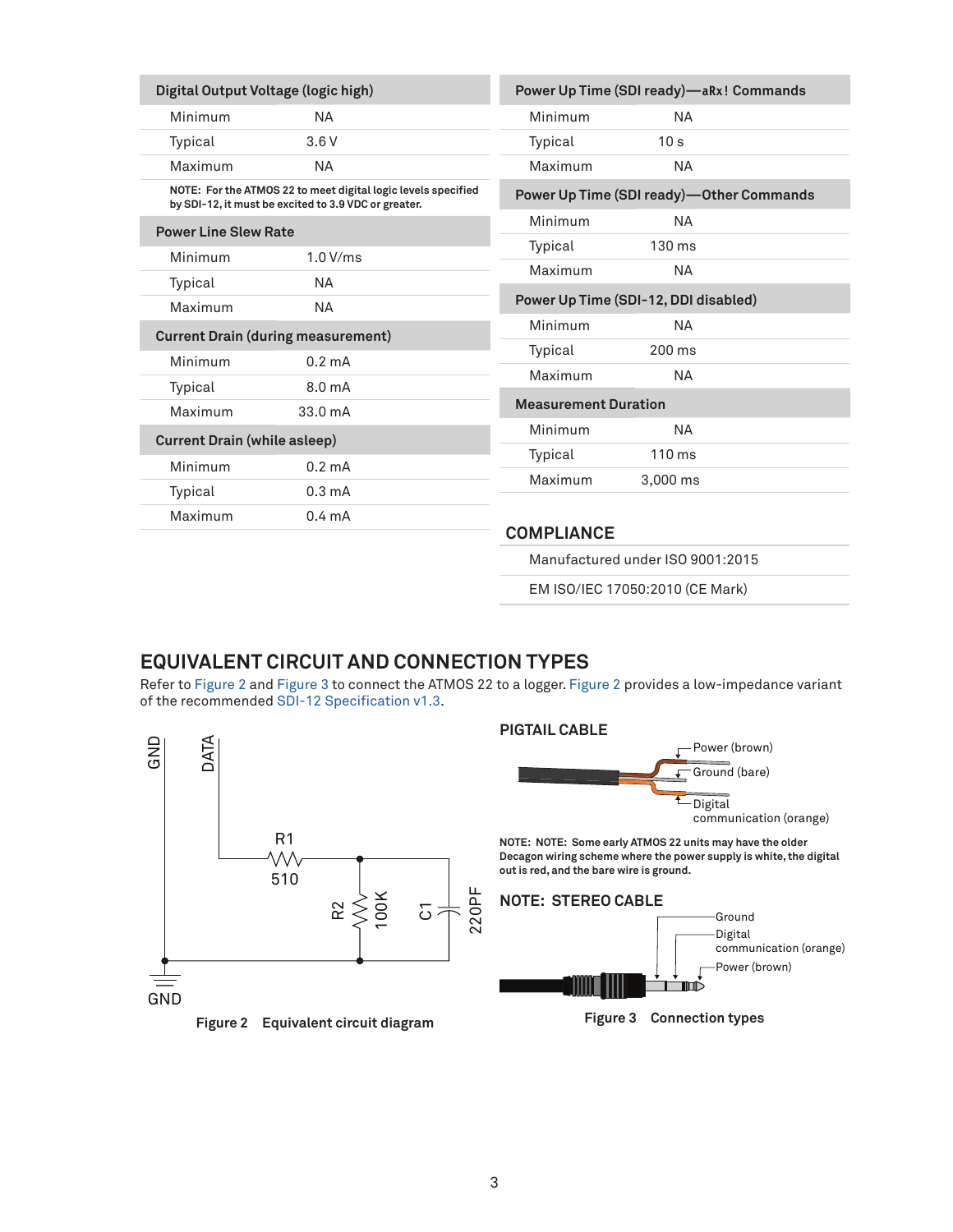# **SAFETY PRECAUTIONS**

METER sensors are built to the highest standards, but misuse, improper protection, or improper installation may damage the sensor and possibly void the warranty. Before integrating sensors into a sensor network, follow the recommended installation instructions and implement safeguards to protect the sensor from damaging interference.

## **SURGE CONDITIONS**

Sensors have built-in circuitry that protects them against common surge conditions. Installations in lightning-prone areas, however, require special precautions, especially when sensors are connected to a well-grounded third-party logger.

Visit [metergroup.com](https://www.metergroup.com) for articles containing more information.

## **CABLES**

Improperly protected cables can lead to severed cables or disconnected sensors. Cabling issues can be caused by many factors, including rodent damage, driving over sensor cables, tripping over the cable, not leaving enough cable slack during installation, or poor sensor wiring connections. To relieve strain on the connections and prevent loose cabling from being inadvertently snagged, gather and secure the cable traveling between the ATMOS 22 and the data acquisition device to the mounting mast in one or more places. Install cables in conduit or plastic cladding when near the ground to avoid rodent damage. Tie excess cable to the data logger mast to ensure cable weight does not cause sensor to unplug.

# **SENSOR COMMUNICATIONS**

METER digital sensors feature a 3-wire interface following SDI-12 protocol for communicating sensor measurements.

## **SDI-12 INTRODUCTION**

SDI-12 is a standards-based protocol for interfacing sensors to data loggers and data acquisition equipment. Multiple sensors with unique addresses can share a common 3-wire bus (power, ground, and data). Two-way communication between the sensor and logger is possible by sharing the data line for transmit and receive as defined by the standard. Sensor measurements are triggered by protocol command. The SDI-12 protocol requires a unique alphanumeric sensor address for each sensor on the bus so that a data logger can send commands to and receive readings from specific sensors.

Download the [SDI-12 Specification v1.3](https://sdi-12.org/archives_folder/SDI-12_version1_3%20January%2028,%202016.pdf) to learn more about the SDI-12 protocol.

## **DDI SERIAL INTRODUCTION**

The DDI serial protocol is the method used by the METER family of data loggers for collecting data from the sensor. This protocol uses the data line configured to transmit data from the sensor to the receiver only (simplex). Typically, the receive side is a microprocessor UART or a general-purpose IO pin using a bitbang method to receive data. Sensor measurements are triggered by applying power to the sensor. When the ATMOS 22 is set to address 0, a DDI serial string is sent on power up, identifying the sensor.

## **INTERFACING THE SENSOR TO A COMPUTER**

The serial signals and protocols supported by the sensor require some type of interface hardware to be compatible with the serial port found on most computers (or USB-to-serial adapters). There are several SDI-12 interface adapters available in the marketplace; however, METER has not tested any of these interfaces and cannot make a recommendation as to which adapters work with METER sensors. METER data loggers and the ZSC and PROCHECK handheld devices can operate as a computer-to-sensor interface for making on-demand sensor measurements. For more information, please contact [NORTH AMERICA.](#page-12-1)

## <span id="page-3-0"></span>**METER SDI-12 IMPLEMENTATION**

METER sensors use a low-impedance variant of the SDI-12 standard sensor circuit [\(Figure 2\)](#page-2-0). During the power-up time, sensors output some sensor diagnostic information and should not be communicated with until the power-up time has passed. After the power up time, the sensors are compatible with all commands listed in the [SDI-12 Specification v1.3](https://sdi-12.org/archives_folder/SDI-12_version1_3%20January%2028,%202016.pdf) except for the continuous measurement commands (aR0–aR9 and aRC0–aRC9). M, R, and C command implementations are found on [page](#page-6-0) [7.](#page-6-1)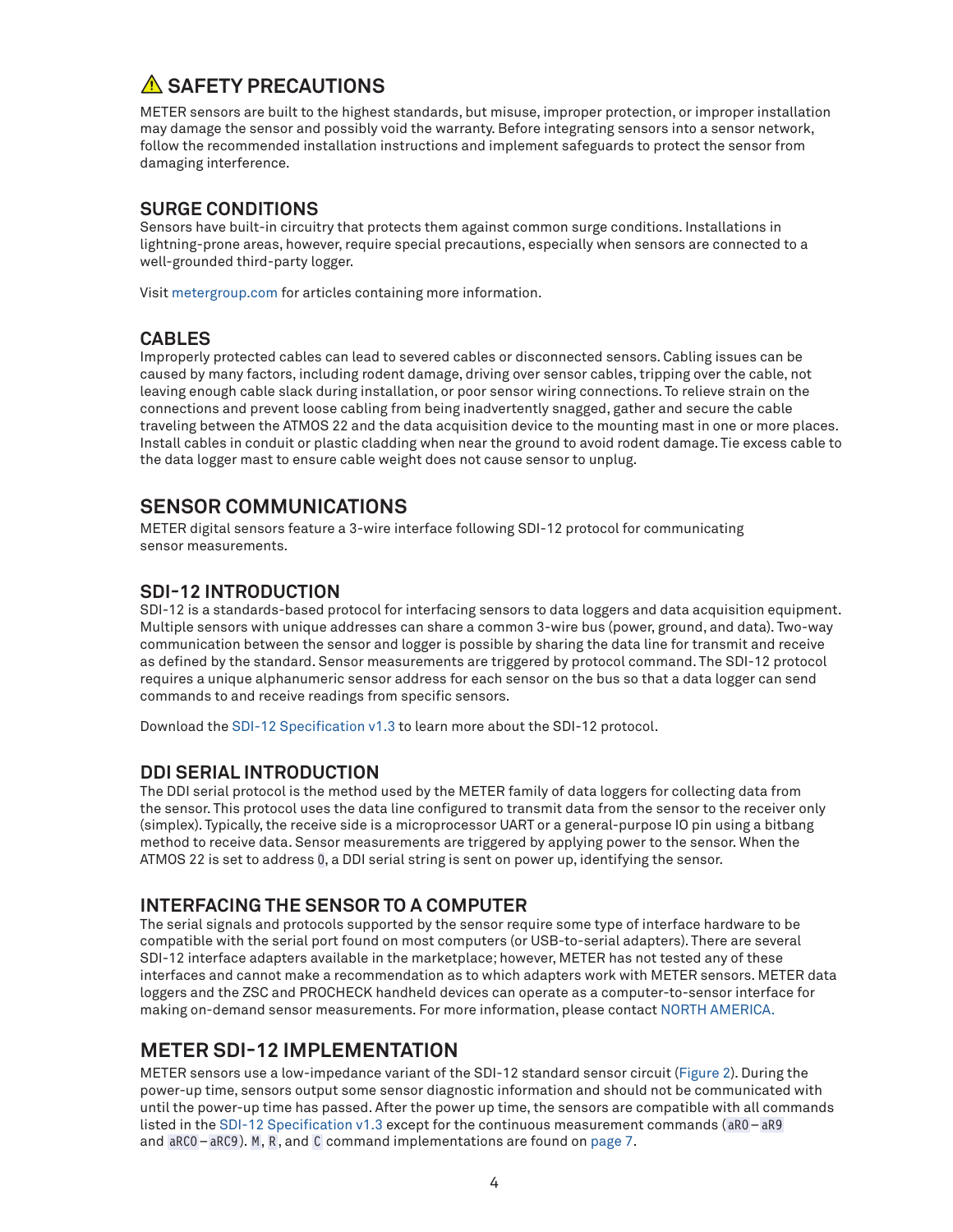Out of the factory, all METER sensors start with SDI-12 address 0 and print out the DDI serial startup string during the power-up time. This can be interpreted by non-METER SDI-12 sensors as a pseudo-break condition followed by a random series of bits.

The ATMOS 22 will omit the DDI serial startup string (sensor identification) when the SDI-12 address is nonzero. Changing the address to a nonzero address is recommended for this reason.

### <span id="page-4-2"></span>**ATMOS 22 INTERNAL MEASUREMENT SEQUENCE**

Upon power up, the ATMOS 22 initializes an internal timer to 55. This internal timer is incremented by 1 every second and resets to 0 after incrementing to 59. In addition, issuing an averaging command (aM!, aR0!, aR3! , and aC! ) resets this timer to 55.

While powered up, the ATMOS 22 takes wind and air temperature measurements every 10 s at internal timer intervals of 0, 10, 20, 30, 40, 50 and logs these values internally. Orientation is measured every 60 s at the internal timer interval of 4 and logged internally. The aR4! command will output instantaneous measurements of these parameters.

The aM!, aR0!, aR3!, and aC! commands (and subsequent D commands when necessary) will compute and output the averages, accumulations, or maximums of these measurements (and derived measurements) and reset internal averaging counters and accumulators. Therefore, it is not necessary to oversample the ATMOS 22 and compute averages, accumulations, and maximums in external data systems. Less frequent sampling has the additional benefit of decreasing data acquisition systems and ATMOS 22 power consumption. If the aM!, aR0!, aR3!, and aC! commands are issued more frequently than 2 times their measurement interval, the ATMOS 22 will not average the measurements and will output instantaneous values. The ATMOS 22 has two error codes available—general error code –9999 and invalid wind measurement error code –9990.

## **SDI-12 CONFIGURATION**

[Table 1](#page-4-0) lists the SDI-12 communication configuration.

| <b>Baud Rate</b>   | 1,200                 |
|--------------------|-----------------------|
| <b>Start Bits</b>  | 1                     |
| Data Bits          | 7 (LSB first)         |
| <b>Parity Bits</b> | $1$ (even)            |
| <b>Stop Bits</b>   | 1                     |
| Logic              | Inverted (active low) |

### <span id="page-4-0"></span>**Table 1 SDI-12 communication configuration**

### **SDI-12 TIMING**

All SDI-12 commands and responses must adhere to the format in [Figure 4](#page-4-1) on the data line. Both the command and response are preceded by an address and terminated by a carriage return line feed combination and follow the timing shown in [Figure 5.](#page-5-0)



<span id="page-4-1"></span>**Figure 4 Example SDI-12 transmission of the character** 1 **(0x31)**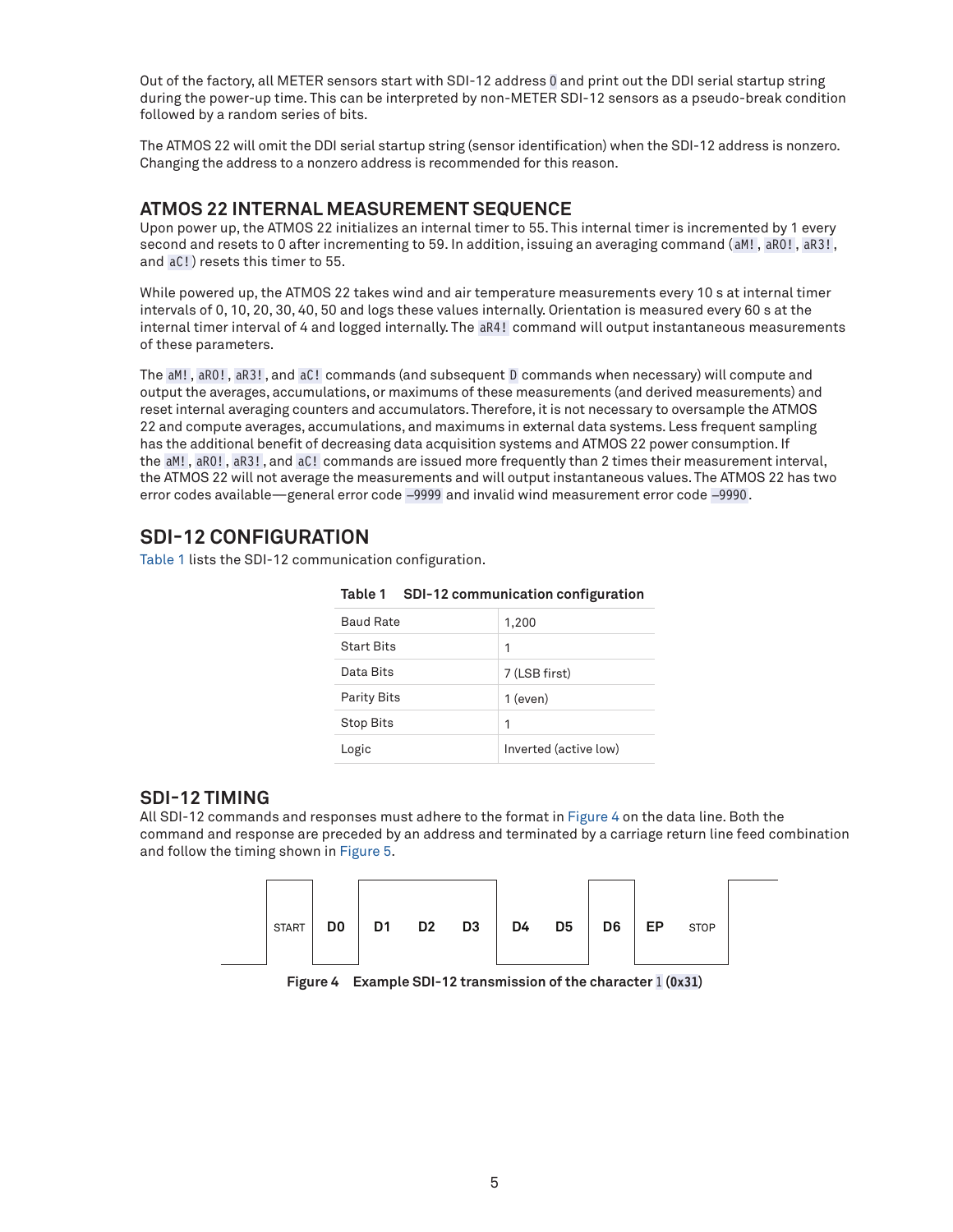

<span id="page-5-0"></span>**Figure 5 Example data logger and sensor communication**

## **COMMON SDI-12 COMMANDS**

This section includes tables of common SDI-12 commands that are often used in an SDI-12 system and the corresponding responses from METER sensors.

### **IDENTIFICATION COMMAND (aI! )**

The Identification command can be used to obtain a variety of detailed information about the connected sensor. An example of the command and response is shown in [Example 1](#page-5-1), where the command is in **bold** and the response follows the command.

| <b>Example 1</b> |  | 11!113METER $\Box$ $\Box$ ATM22 $\Box$ 100631800001 |
|------------------|--|-----------------------------------------------------|
|                  |  |                                                     |

<span id="page-5-1"></span>

| Parameter | <b>Fixed</b><br>Character<br>Length | <b>Description</b>                                                                                                              |
|-----------|-------------------------------------|---------------------------------------------------------------------------------------------------------------------------------|
| 1I!       | 3                                   | Data logger command<br>Request to the sensor for information from sensor address 1.                                             |
|           | 1                                   | Sensor address<br>Prepended on all responses, this indicates which sensor on the bus is returning the<br>following information. |
| 13        | 2                                   | Indicates that the target sensor supports SDI-12 Specification v1.3                                                             |
| METER     | 8                                   | Vendor identification string<br>(METER and three spaces $\Box$ $\Box$ for all METER sensors)                                    |
| ATM22.    | 6                                   | Sensor model string<br>This string is specific to the sensor type. For the ATMOS 22, the string is ATM22 $\Box$ .               |
| 100       | 3                                   | Sensor version<br>This number divided by 100 is the METER sensor version (e.g., 100 is version 1.00).                           |
| 631800001 | $\leq 13$<br>variable               | Sensor serial number<br>This is a variable length field. It may be omitted for older sensors.                                   |

### **CHANGE ADDRESS COMMAND (aAB!)**

The Change Address command is used to change the sensor address to a new address. All other commands support the wildcard character as the target sensor address except for this command. All METER sensors have a default address of 0 (zero) out of the factory. Supported addresses are alphanumeric (i.e., a-z, A-Z, and 0–9 ). An example output from a METER sensor is shown in [Example 2,](#page-6-2) where the command is in **bold** and the response follows the command.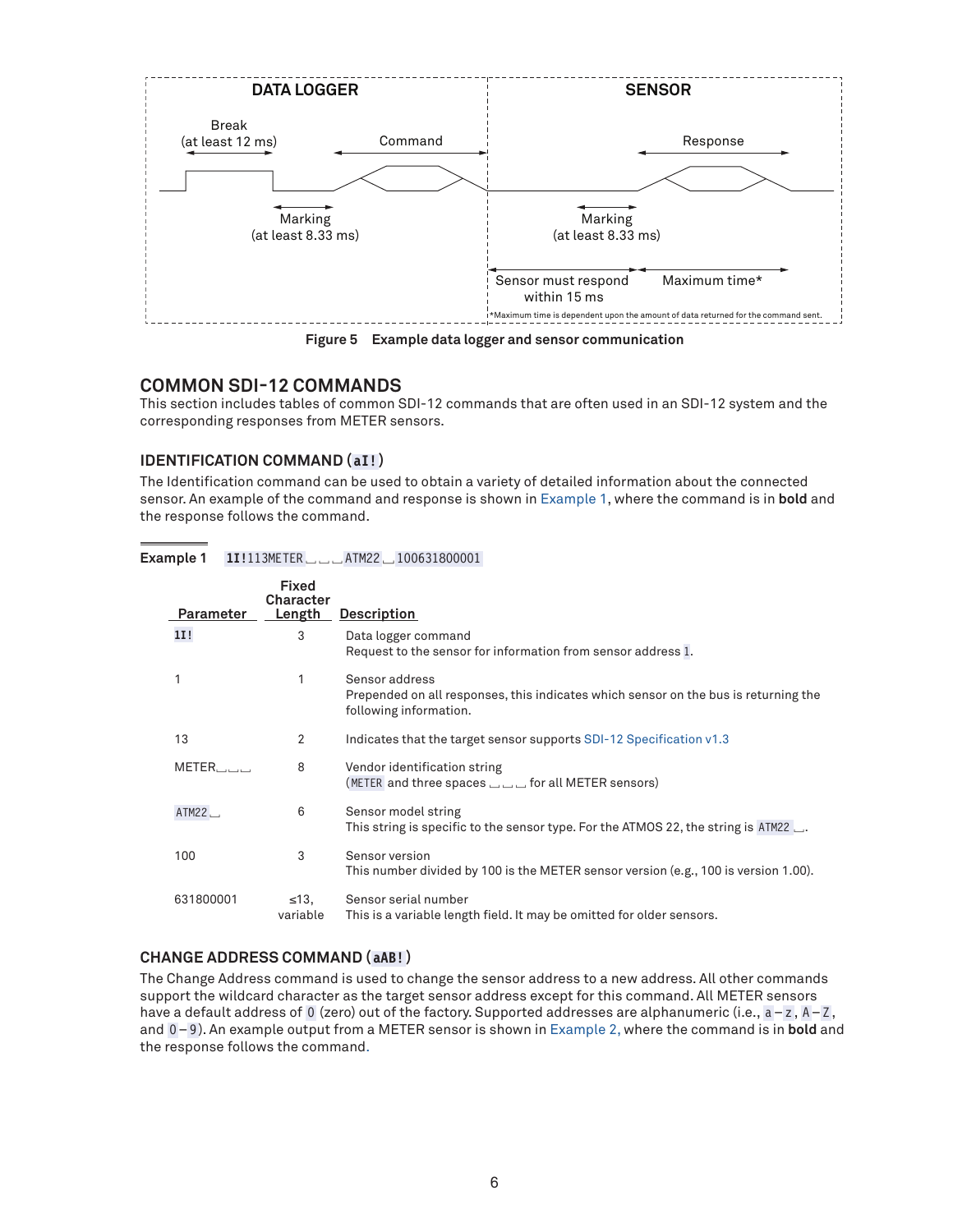<span id="page-6-0"></span>**Example 2 1A0!**0

<span id="page-6-2"></span>

| Parameter | <b>Fixed</b><br><b>Character</b><br>Length | <b>Description</b>                                                                                      |
|-----------|--------------------------------------------|---------------------------------------------------------------------------------------------------------|
| 1A0!      | 4                                          | Data logger command.<br>Request to the sensor to change its address from 1 to a new address of 0.       |
|           |                                            | New sensor address.<br>For all subsequent commands, this new address will be used by the target sensor. |

### **ADDRESS QUERY COMMAND (?!)**

While disconnected from a bus, the Address Query command can be used to determine which sensors are currently being communicated with. Sending this command over a bus will cause a bus contention where all the sensors will respond simultaneously and corrupt the data line. This command is helpful when trying to isolate a failed sensor. [Example 3](#page-6-3) shows an example of the command and response where the command is in **bold** and the response follows the command. The question mark ( ? ) is a wildcard character that can be used in place of the address with any command except the Change Address command.

| <b>Example 3</b> | ?!0 |  |  |  |
|------------------|-----|--|--|--|
|------------------|-----|--|--|--|

<span id="page-6-3"></span>

| Parameter | Fixed<br>Character<br>Length | <b>Description</b>                                                                         |
|-----------|------------------------------|--------------------------------------------------------------------------------------------|
| ?!        |                              | Data logger command.<br>Request for a response from any sensor listening on the data line. |
|           |                              | Sensor address.<br>Returns the sensor address to the currently connected sensor.           |

### **COMMAND IMPLEMENTATION**

The following tables list the relevant Measurement  $(M)$ , Continuous  $(R)$ , and Concurrent  $(C)$  commands and subsequent Data  $(D)$  commands when necessary.

#### <span id="page-6-1"></span>**MEASUREMENT COMMANDS IMPLEMENTATION**

Measurement (M) commands are sent to a single sensor on the SDI-12 bus and require that subsequent Data ( D ) commands are sent to that sensor to retrieve the sensor output data before initiating communication with another sensor on the bus.

Please refer to [Table 2](#page-6-4) and [Table 3](#page-7-0) for an explanation of the command sequence and see [Table 9](#page-9-0) for an explanation of response parameters.

<span id="page-6-4"></span>

| Table 2 |  | aM! command sequence |  |
|---------|--|----------------------|--|
|---------|--|----------------------|--|

| Command                                               | <b>Response</b>                                                                            |  |
|-------------------------------------------------------|--------------------------------------------------------------------------------------------|--|
| NOTE: This command reports average or maximum values. |                                                                                            |  |
| aM!                                                   | atttn                                                                                      |  |
| $a$ DO!                                               | a+ <windspeed>+<winddirection>+<gustwindspeed></gustwindspeed></winddirection></windspeed> |  |
| aD1!                                                  | a± <airtemperature></airtemperature>                                                       |  |

**NOTE: The measurement and corresponding data commands are intended to be used back to back. After a measurement command is processed by the sensor, a service request a <CR><LF> is sent from the sensor signaling the measurement is ready. Either wait until ttt seconds have passed or wait until the service request is received before sending the data commands. See the [SDI-12 Specifications v1.3](https://sdi-12.org/archives_folder/SDI-12_version1_3%20January%2028,%202016.pdf) document for more information.**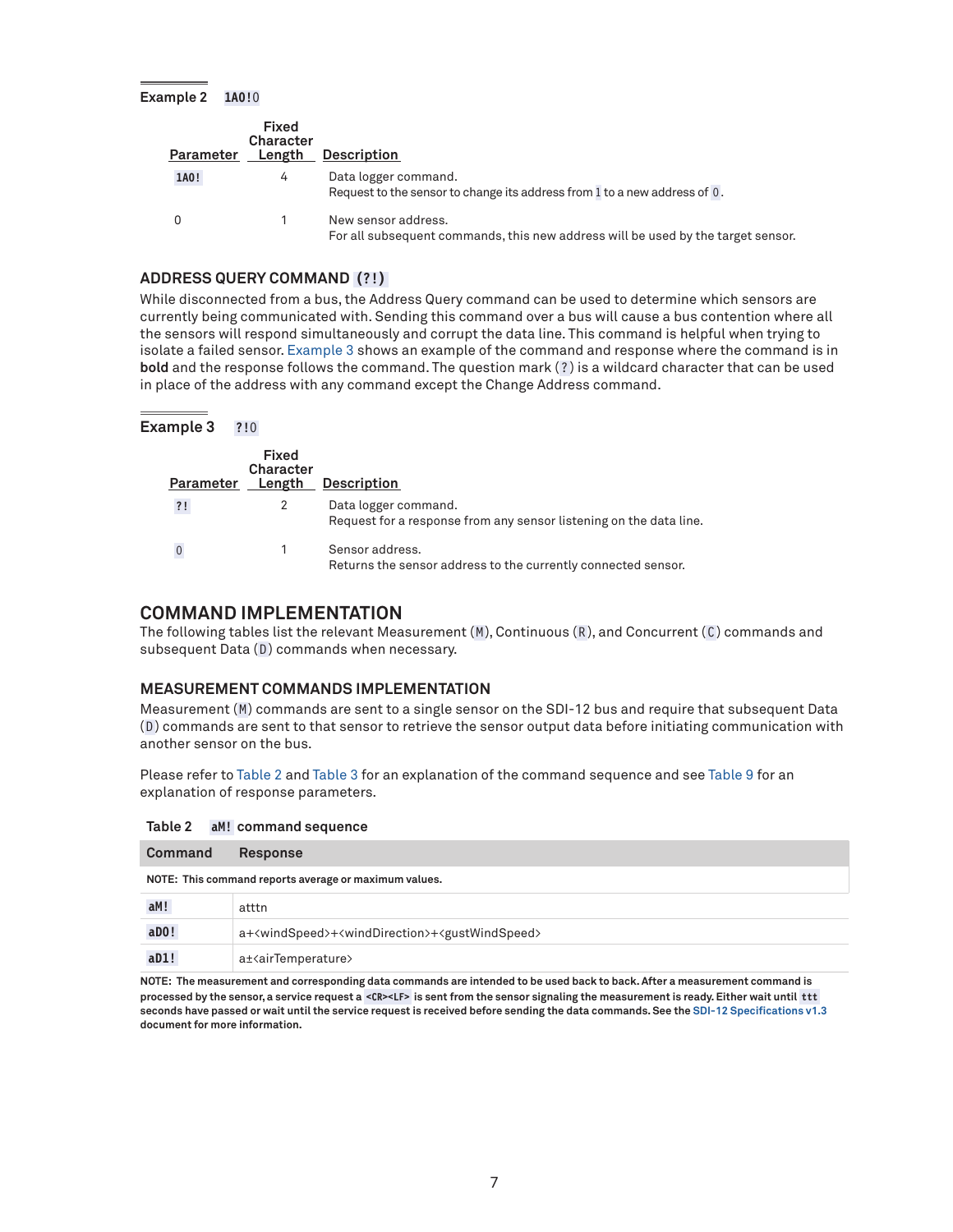#### <span id="page-7-0"></span>**Table 3 aM1! command sequence**

#### **Command Response**

**NOTE: This command reports instantaneous values.**

| aM1! | atttn                                                                                  |
|------|----------------------------------------------------------------------------------------|
| aDO! | a± <xorientation>±<yorientation>+<nullvalue></nullvalue></yorientation></xorientation> |

**NOTE: The measurement and corresponding data commands are intended to be used back to back. After a measurement command is processed by the sensor, a service request a <CR><LF> is sent from the sensor signaling the measurement is ready. Either wait until ttt seconds have passed or wait until the service request is received before sending the data commands. See the [SDI-12 Specifications v1.3](https://sdi-12.org/archives_folder/SDI-12_version1_3%20January%2028,%202016.pdf) document for more information.**

#### **CONTINUOUS MEASUREMENT COMMANDS IMPLEMENTATION**

Continuous (R) measurement commands trigger a sensor measurement and return the data automatically after the readings are completed without needing to send a D command.

The aR3! and aR4! commands must be used at intervals of 10 s or greater for the response to be returned within 15 ms as defined in the SDI-12 standard.

Please refer to [Table 4](#page-7-1) through [Table 7](#page-8-0) for an explanation of the command sequence and see [Table 9](#page-9-0) for an explanation of response parameters.

#### <span id="page-7-1"></span>**Table 4 aR0! measurement command sequence**

| Command | <b>Response</b>                                                                                                                                                                                                                                                                         |  |
|---------|-----------------------------------------------------------------------------------------------------------------------------------------------------------------------------------------------------------------------------------------------------------------------------------------|--|
|         | NOTE: This command reports average or maximum values.                                                                                                                                                                                                                                   |  |
| aRO!    | a+ <windspeed>+<winddirection>+<gustwindspeed>±<airtemperature>±<xorientation>±<br/><vorientation>+<nullvalue>±<northwindspeed>±<eastwindspeed></eastwindspeed></northwindspeed></nullvalue></vorientation></xorientation></airtemperature></gustwindspeed></winddirection></windspeed> |  |

**NOTE: This command does not adhere to the SDI-12 response timing. See [METER SDI-12 Implementation](#page-3-0) for more information.**

#### **Table 5 aR1! measurement command sequence**

| Command                                          | <b>Response</b>                                                                        |  |
|--------------------------------------------------|----------------------------------------------------------------------------------------|--|
| NOTE: This command reports instantaneous values. |                                                                                        |  |
| aR1!                                             | a± <xorientation>±<yorientation>±<nullvalue></nullvalue></yorientation></xorientation> |  |

**NOTE: This command does not adhere to the SDI-12 response timing. See [METER SDI-12 Implementation](#page-3-0) for more information.**

#### **Table 6 aR3! measurement command sequence**

#### **Command Response**

**NOTE: This command reports average or maximum values.**

**NOTE: Do not issue this command more frequently than every 20 s or else the ATMOS 22 measurements may be compromised. Please see [ATMOS 22 Internal Measurement Sequence](#page-4-2) for more details.**

| aR3! | a <tab><northwindspeed><eastwindspeed><gustwindspeed><airtemperature>&lt;<or>&lt;&gt;&gt;&lt;&gt;&gt;&gt;&gt;&gt;</or></airtemperature></gustwindspeed></eastwindspeed></northwindspeed></tab> |
|------|------------------------------------------------------------------------------------------------------------------------------------------------------------------------------------------------|
|      | <yorientation><nullvalue><cr><sensortype><checksum><crc></crc></checksum></sensortype></cr></nullvalue></yorientation>                                                                         |

**NOTE: This command does not adhere to the SDI-12 response format. However, it does adhere to SDI-12 timing if it is sent at intervals** ≥**10 s. The values in this command are space delimited. As such, a** + **sign is not assigned between values, and a** - **sign is only present if the value is negative. See [METER SDI-12 Implementation](#page-3-0) for more information.**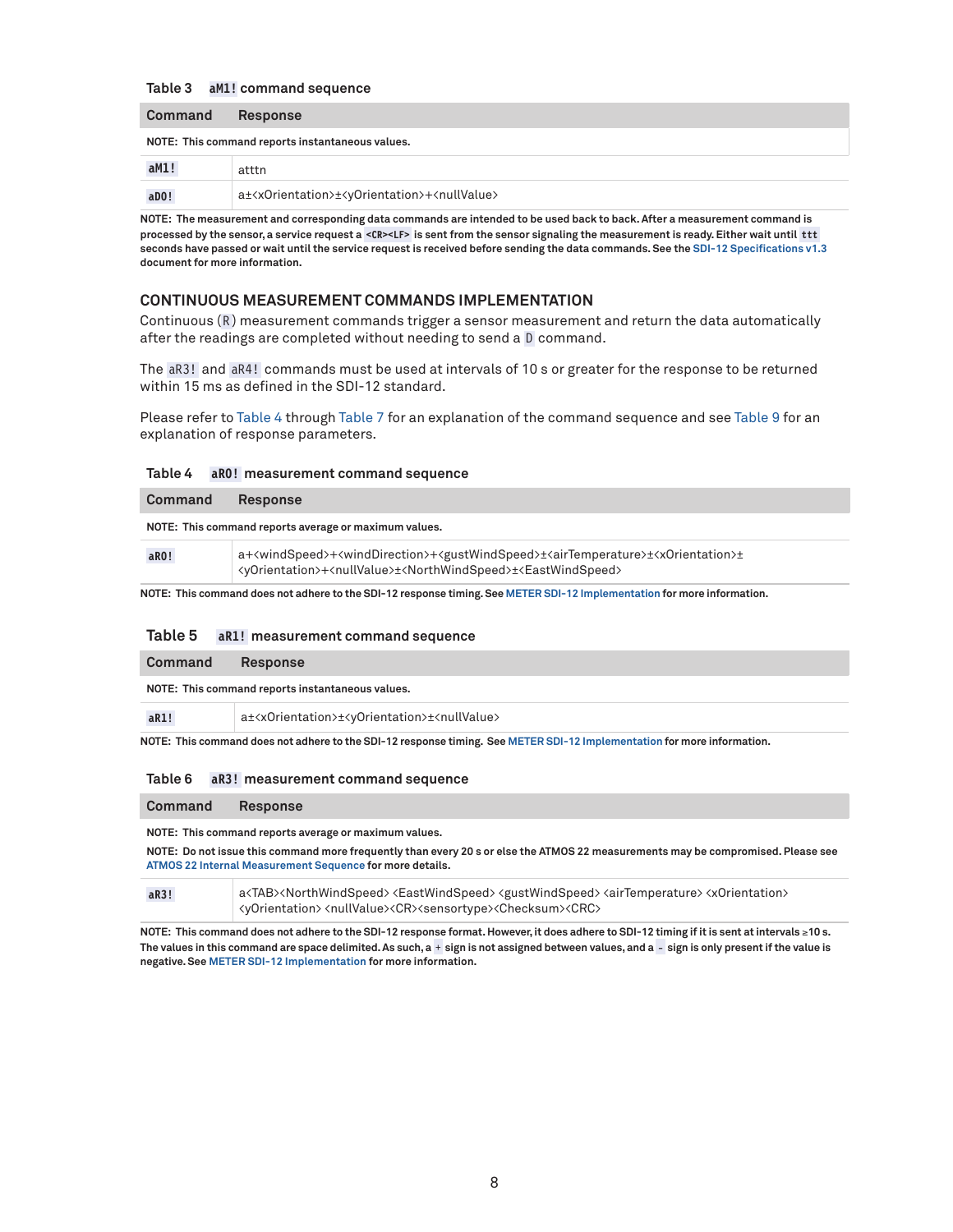### <span id="page-8-0"></span>**Table 7 aR4! measurement command sequence**

**Command Response**

#### **NOTE: This command reports instantaneous values.**

aR4! a<TAB><NorthWindSpeed> <EastWindSpeed> <gustWindSpeed> <airTemperature> <xOrientation> <yOrientation><nullValue><CR><sensortype><Checksum><CRC>

**NOTE: This command does not adhere to the SDI-12 response format. The values in this command are space delimited. As such, a** + **sign is not assigned between values, and a** - **sign is only present if the value is negative. See [METER SDI-12 Implementation](#page-3-0) for more information.**

### **CONCURRENT MEASUREMENT COMMANDS IMPLEMENTATION**

Concurrent (C) measurement commands are typically used with sensors connected to a bus. Measurements are initiated with a C command and subsequent D commands are sent to the sensor to retrieve the readings.

Please refer to [Table 8](#page-8-1) for an explanation of the command sequence and [Table 9](#page-9-0) for an explanation of response parameters.

#### <span id="page-8-1"></span>**Table 8 aC! measurement command sequence**

| Command                                                                                                                | <b>Response</b>                                                                            |  |  |
|------------------------------------------------------------------------------------------------------------------------|--------------------------------------------------------------------------------------------|--|--|
| This command reports average or maximum values.<br>Please see ATMOS 22 Internal Measurement Sequence for more details. |                                                                                            |  |  |
| aC!                                                                                                                    | atttnn                                                                                     |  |  |
| $a$ DO!                                                                                                                | a+ <windspeed>+<winddirection>+<gustwindspeed></gustwindspeed></winddirection></windspeed> |  |  |
| aD1!                                                                                                                   | a± <airtemperature></airtemperature>                                                       |  |  |
| aD2!                                                                                                                   | a± <x0rientation>±<y0rientation>+<nullvalue></nullvalue></y0rientation></x0rientation>     |  |  |

**NOTE: Please see the [SDI-12 Specifications v1.3](https://sdi-12.org/archives_folder/SDI-12_version1_3%20January%2028,%202016.pdf) document for more information.**

aD3! a<sup>±<NorthWindSpeed> $\pm$ <EastWindSpeed>+<gustWindSpeed></sup>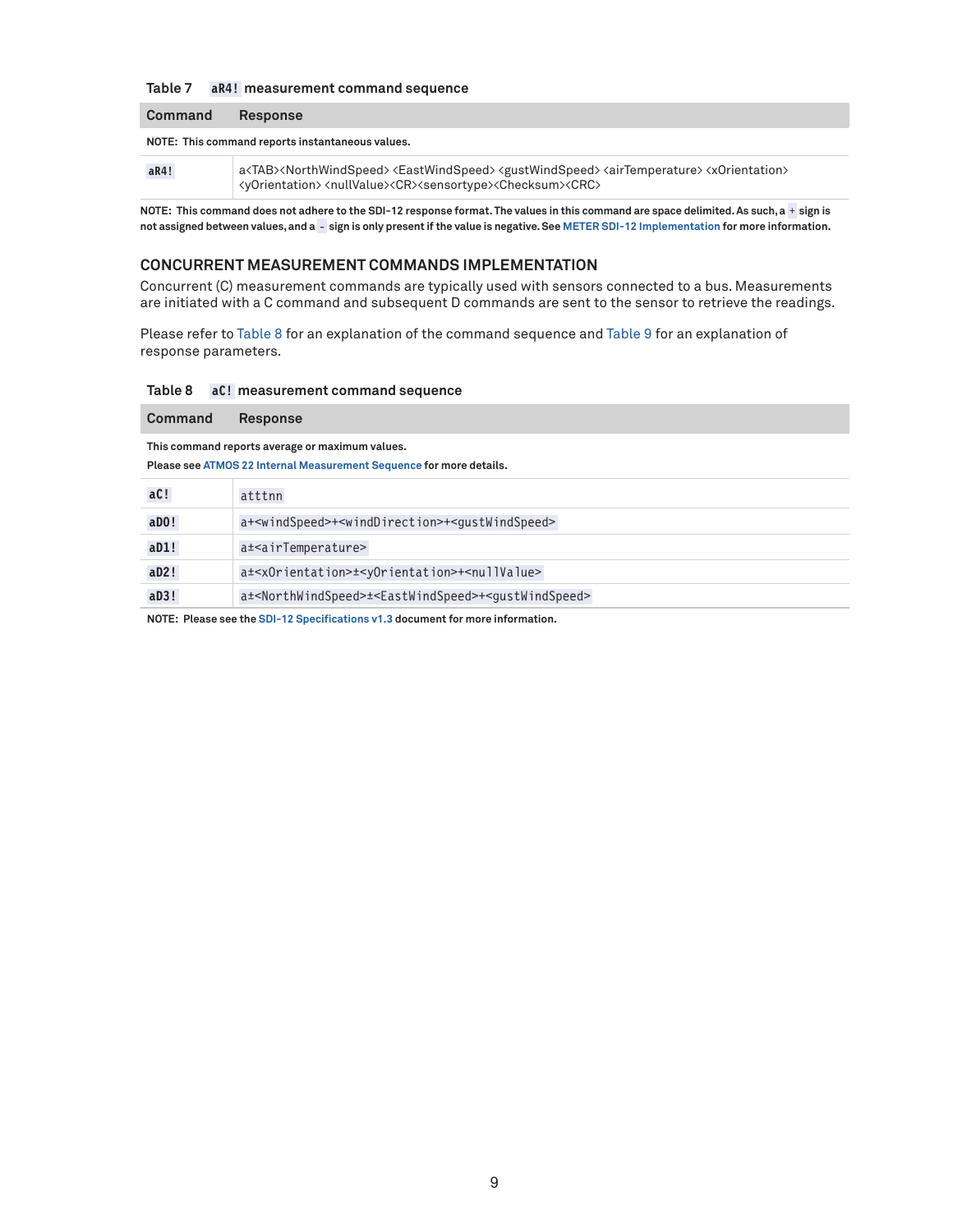## **PARAMETERS**

<span id="page-9-0"></span>

| Table 9 | <b>Parameter Descriptions</b> |
|---------|-------------------------------|
|---------|-------------------------------|

| <b>Parameter</b>                  | <b>Unit</b> | <b>Description</b>                                                                                                                                                                                          |  |
|-----------------------------------|-------------|-------------------------------------------------------------------------------------------------------------------------------------------------------------------------------------------------------------|--|
| $\pm$                             |             | Positive or negative sign denoting sign of the next value                                                                                                                                                   |  |
| $\mathsf{a}$                      |             | SDI-12 address                                                                                                                                                                                              |  |
| n                                 |             | Number of measurements (fixed width of 1)                                                                                                                                                                   |  |
| nn                                |             | Number of measurements with leading zero if necessary (fixed width of 2)                                                                                                                                    |  |
| ttt                               | s           | Maximum time measurement will take (fixed width of 3)                                                                                                                                                       |  |
| $<$ TAB $>$                       |             | Tab character                                                                                                                                                                                               |  |
| $<$ CR $>$                        |             | Carriage return character                                                                                                                                                                                   |  |
| $<$ LF $>$                        |             | Line feed character                                                                                                                                                                                         |  |
| <northwindspeed></northwindspeed> | m/s         | Wind speed from the northerly direction (negative values denote southerly direction)<br>(average since the last measurement or instantaneous value depending on SDI-12<br>command used)                     |  |
| <eastwindspeed></eastwindspeed>   | m/s         | Wind speed from the easterly direction (negative values denote westerly direction)<br>(average since the last measurement or instantaneous value depending on SDI-12<br>command used)                       |  |
| <windspeed></windspeed>           | m/s         | Combined wind speed magnitude of the <northwindspeed> and <eastwindspeed> (average<br/>since the last measurement or instantaneous value depending on SDI-12 command used)</eastwindspeed></northwindspeed> |  |
| <gustwindspeed></gustwindspeed>   | m/s         | Maximum measured <windspeed> since the last measurement</windspeed>                                                                                                                                         |  |
| <winddirection></winddirection>   | $\circ$     | Wind heading clockwise from north reference<br>(average since the last measurement or instantaneous value depending on SDI-12<br>command used)                                                              |  |
| <airtemperature></airtemperature> | °C          | Air temperature (not a true air temperature as it is not corrected for solar radiation)<br>(average since the last measurement or instantaneous value depending on SDI-12<br>command used)                  |  |
| <xorientation></xorientation>     | $\circ$     | X orientation angle (0 is level) (last measured value)                                                                                                                                                      |  |
| <yorientation></yorientation>     | $\circ$     | Y orientation angle (0 is level) (last measured value)                                                                                                                                                      |  |
| <nullvalue></nullvalue>           |             | This parameter is reported as 0. Previous firmware versions reported a compass heading,<br>which has been removed.                                                                                          |  |
| <sensortype></sensortype>         |             | ASCII character denoting the sensor type<br>For ATMOS 22, the character is the right square bracket ] character                                                                                             |  |
| <checksum></checksum>             |             | <b>METER</b> serial checksum                                                                                                                                                                                |  |
| $<$ CRC $>$                       |             | <b>METER serial 6-bit CRC</b>                                                                                                                                                                               |  |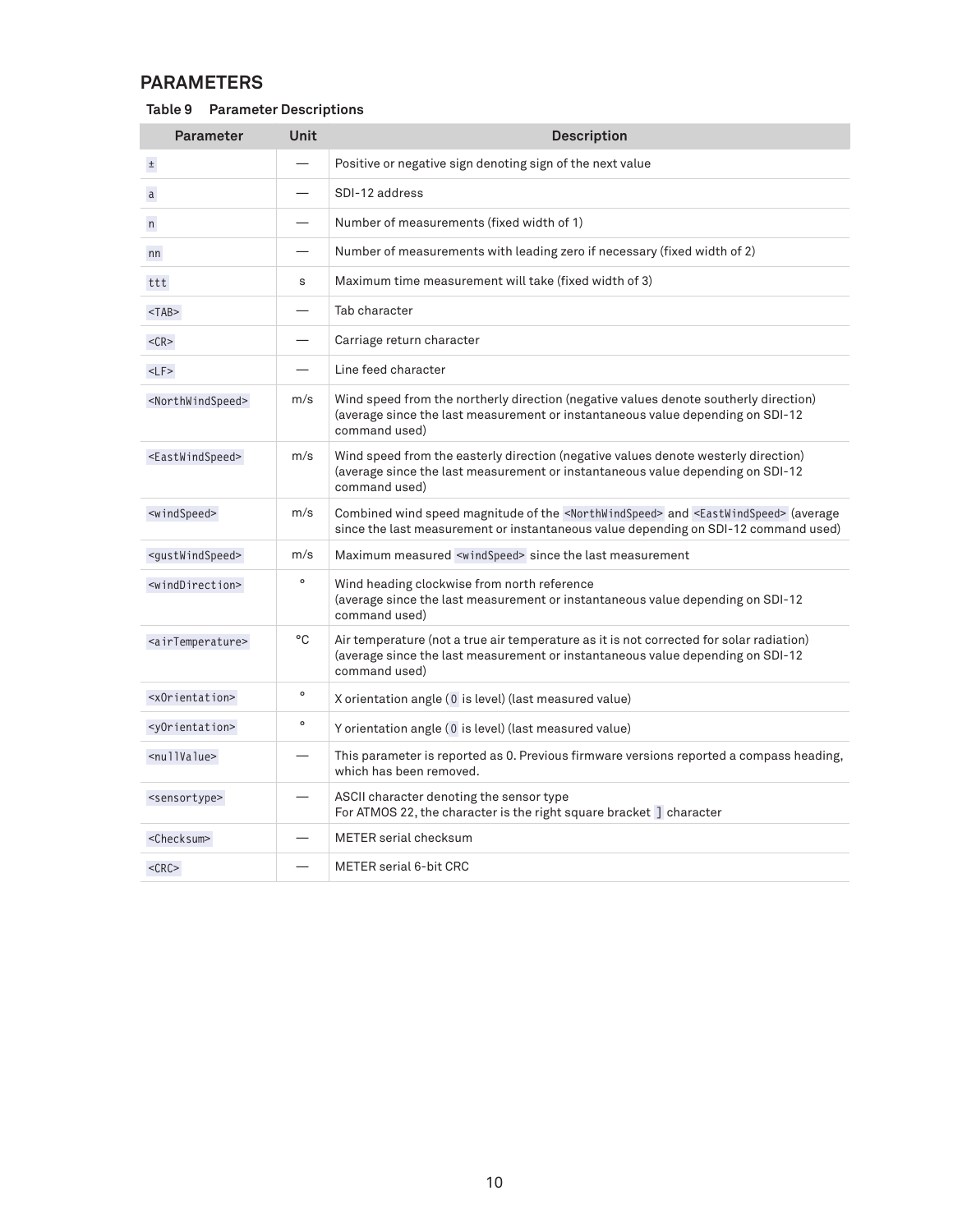## **SERIAL CHECKSUM**

These checksums are used in the continuous commands R3 and R4 . The legacy checksum is computed from the start of the transmission to the sensor identification character, excluding the sensor address.

Legacy checksum example input is <TAB>0.26 1.27 0.37 23.1 3.2 4.8 0<CR>\Hg and the resulting checksum output is H.

```
uint8_t LegacyChecksum(const char * response)
{ 
    uint16_t length;
    uint16_t i;
    uint16_t sum = 0;
     // Finding the length of the response string
     length = strlen(response);
     // Adding characters in the response together
    for(i = 0; i < length; i++) {
         sum += response[i];
        if(responsible[i] == '\r') {
             // Found the beginning of the metadata section of the response
             break;
         }
     }
     // Include the sensor type into the checksum
     sum += response[++i];
     // Convert checksum to a printable character
     sum = sum % 64 + 32;
     return sum;
}
```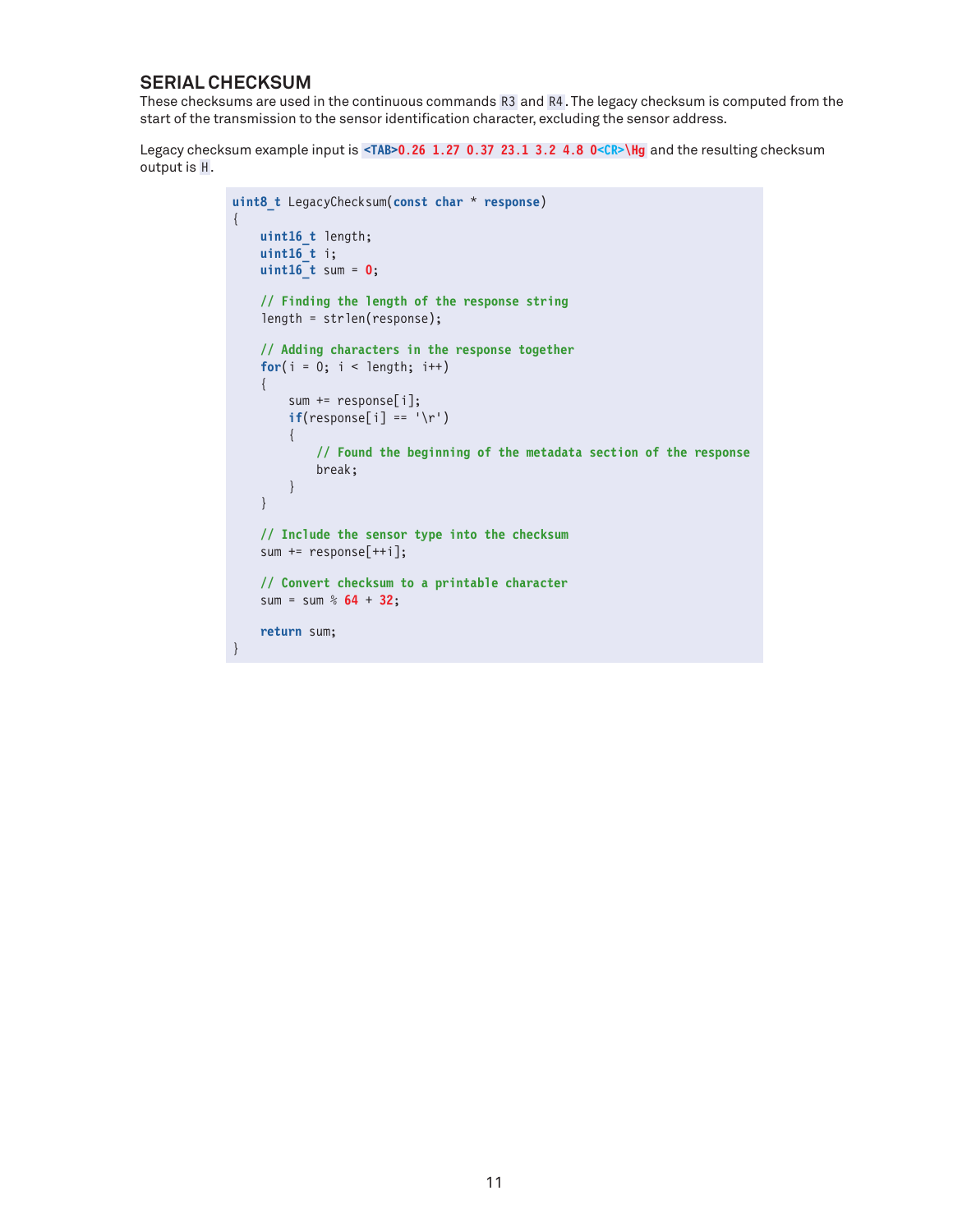The more robust CRC6 , if available, utilizes the CRC-6-CDMA2000-A polynomial with the value 48 added to the results to make this a printable character and is computed from the start of the transmission to the legacy checksum character, excluding the senor address.

CRC6 checksum example input is **<TAB>0.26 1.27 0.37 23.1 3.2 4.8 0<CR>\Hg** and the resulting checksum is the character g.

{

}

```
uint8_t CRC6_Offset(const char *buffer)
       uint16_t byte;
       uint16_t i;
       uint16_t bytes;
      uint8 t bit;
       uint8_t crc = 0xfc; // Set upper 6 bits to 1's
       // Calculate total message length—updated once the metadata section is found
       bytes = strlen(buffer);
       // Loop through all the bytes in the buffer
      for(byte = \mathbf{0}; byte < bytes; byte++)
\left\{\begin{array}{c} \end{array}\right. // Get the next byte in the buffer and XOR it with the crc
             crc ^= buffer[byte];
             // Loop through all the bits in the current byte
            for(bit = 8; bit > 0; bit--)
\left\{ \begin{array}{c} \mathbf{1} & \mathbf{1} & \mathbf{1} & \mathbf{1} \\ \mathbf{1} & \mathbf{1} & \mathbf{1} & \mathbf{1} \\ \mathbf{1} & \mathbf{1} & \mathbf{1} & \mathbf{1} \\ \mathbf{1} & \mathbf{1} & \mathbf{1} & \mathbf{1} \\ \mathbf{1} & \mathbf{1} & \mathbf{1} & \mathbf{1} \\ \mathbf{1} & \mathbf{1} & \mathbf{1} & \mathbf{1} \\ \mathbf{1} & \mathbf{1} & \mathbf{1} & \mathbf{1} \\ \mathbf{1} & \mathbf{1} // If the uppermost bit is a 1...
                    if(crc & 0x80)
{ } } } } } } { } } } } { } } } } { } } } } { } } } } { } } } } { } } } } { } } } } { } } } } { } } } } { } } } } { } } } } { } } } } { } } } } { } } } } { } } } } { } } } } { } } } } { } } } } { } } } } { } } } } { } } } 
                          // Shift to the next bit and XOR it with a polynomial
                          crc = (crc << 1) ^ 0x9c;
 }
                    else
\{ // Shift to the next bit
                         \text{crc} = \text{crc} \ll 1;
 }
 }
            if(buffer[byte] == '\r')\left\{ \begin{array}{c} \end{array} \right. // Found the beginning of the metadata section of the response
                    // both sensor type and legacy checksum are part of the crc6
                    // this requires only two more iterations of the loop so reset
                    // "bytes"
                    // bytes is incremented at the beginning of the loop, so 3 is added
                   bytes = byte + 3;
             }
       }
       // Shift upper 6 bits down for crc
       crc = (crc >> 2);
       // Add 48 to shift crc to printable character avoiding \r \n and !
       return (crc + 48);
```